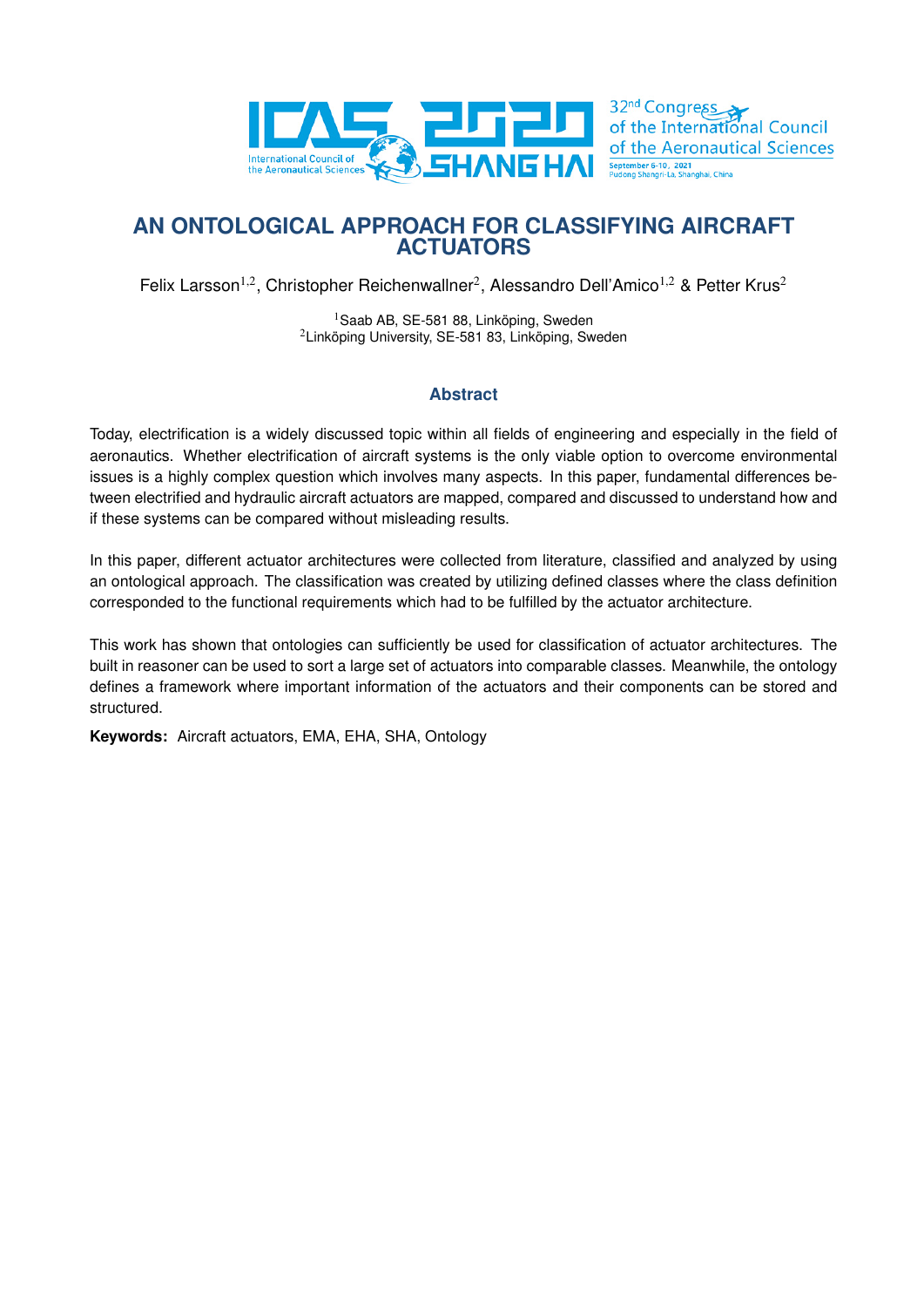## **1. Introduction**

Today, electrification is a widely discussed topic within all fields of engineering, especially in the field of aeronautics. Whether electrification of aircraft systems is the preferred future alternative is a highly complex question with many aspects involved.

The flight control actuation system is one of the systems currently under investigation for electrification. The aircraft actuation system can be divided into two different groups, primary and secondary flight actuation system. The primary actuation system is a flight critical system which controls the aircraft's yaw, pitch and roll maneuvers. A single failure of any component in the aircraft cannot lead to a loss of function of a flight critical system since the aircraft's operation is dependent on it. Reliability is therefore one of the primary flight actuation system's most important requirements. Enough reliability can either be achieved by designing a system which will never fail, which is not easily achieved, or by creating tolerance to failure by adding redundancy.[\[1\]](#page-14-0)

Currently, there are three fundamentally different aircraft actuator types in focus, the servo-hydraulic actuator (SHA), the electro-hydrostatic actuator (EHA) and the electromechanical actuator (EMA). [\[2\]](#page-14-1), [\[3\]](#page-14-2), [\[4\]](#page-14-3) The SHA is the conventional alternative with many years of in-service experience, high power density and high reliability. The EHA and EMA are seen as the future alternatives for electrification and are more commonly equipped as back-up actuators, or as secondary flight actuators.[\[5\]](#page-14-4), [\[6\]](#page-14-5). The primary drivers for electrification are the possibility of power on demand, energy management, ease of maintenance and increased efficiency. The EHA is currently used for primary flight control in the F-35 fighter aircraft, while the EMA is more commonly used for back-up or secondary flight control. One of the reasons why EMAs are difficult to use for primary flight control is the risk of jamming. This risk is currently investigated within research and possible solutions for mitigating it have been found, but there are not yet many jam-free devices being produced [\[7\]](#page-14-6) [\[8\]](#page-14-7) [\[9\]](#page-14-8).

<span id="page-1-0"></span>A schematic overview of the differences between these technologies is presented in figure [1,](#page-1-0) where examples of both simplex and dual-redundant actuators are presented.



Figure 1 – Overview of different SHA, EHA and EMA architectures. EM, PE and GB stands for Electric Motor, Power Electronics and Gear Box respectively.

The components utilized to create the fundamental actuation functions with SHAs are a centralized hydraulic supply system, a servo valve and a hydraulic cylinder. To make this architecture dualredundant, two supply systems connected to separated servo valves are often used. Then, either one tandem (dual chamber) cylinder, or two separated parallel cylinders can be used to create the linear mechanical power from the metered hydraulic power outputted from the servo valves.

Parallel or tandem cylinders are also utilized in EHAs, but the hydraulic power supply and control are created locally with electric motors connected to hydraulic pumps. Here, the pumps can either have variable displacement, which make it possible to control the hydraulic power with the pumps,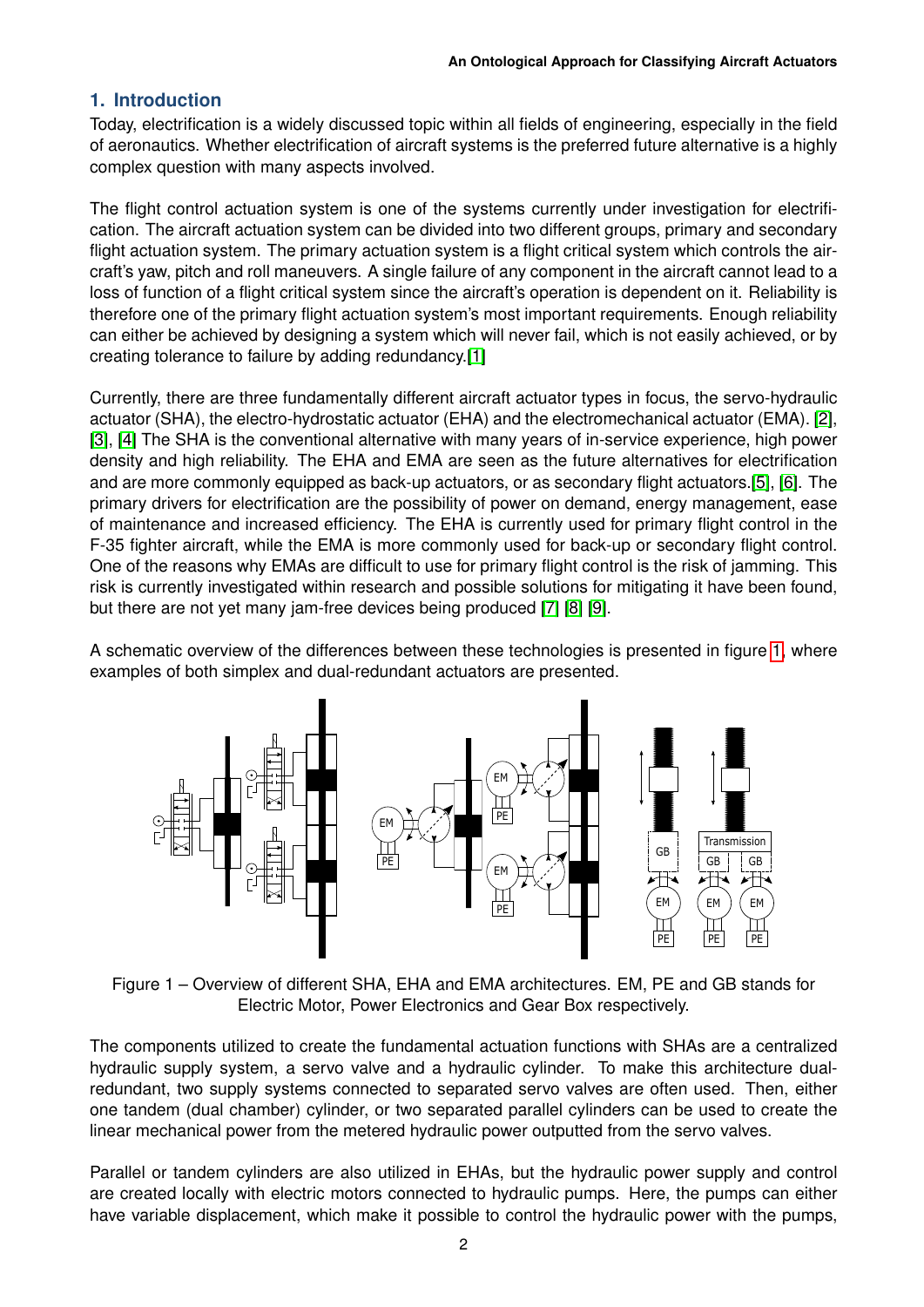or fixed displacement which require power control through the input rotational power provided by the electric motors. The electric motors also require separated power electronics (one unit per motor or channel) to supply and control them. During the literature review, only architectures using one or several separated pump units (electric motor+pump) were found.

The single channel EMA most often consist of a single electric motor connected either to a gearbox, or directly to a ball screw, where the ball screw is used to translate the rotational power into linear. Power electronics is necessary for the electric motor in EMAs as well. The found dual-channel architectures most often only utilize one single screw mechanism, while the electric motors and gearboxes are duplex. Either two separated electric motors, or one dual channel electric motor is used. If two separated electric motors are used, some transmission to sum either the rotational velocity, or torque produced by the motors is necessary. There are also examples where dual-redundant screw mechanisms are utilized to create full duplex actuators.

Today, it is difficult to determine which technology is the best. The optimal solution may highly depend on the intended platform, since various platforms will set different requirements on the actuators. These requirements can be divided into two groups; functional and performance requirements. Examples of these can be found in table [1.](#page-2-0) When comparing the different technologies, it is important

| <b>Functional Requirement</b> | <b>Performance Requirement</b> |  |
|-------------------------------|--------------------------------|--|
| Control rudder                | Response                       |  |
| position                      |                                |  |
| Damped mode                   | Force                          |  |
| Back-drivable                 | <b>Bandwidth</b>               |  |
| Capable of                    | No-load velocity               |  |
| de-clutching                  |                                |  |
| Full performance              | <b>Stiffness</b>               |  |
| in case of failure            |                                |  |

<span id="page-2-0"></span>Table 1 – Examples of functional- and performance requirements.

to understand how the requirements will affect the attributes to be compared. In other words, it is important to ensure comparability of the actuators to be compared, which can be done by ensuring they are fulfilling the same set of requirements. Otherwise, the comparison might lead to misleading results.

The performance requirements set on the actuators by a specific platform can most often be fulfilled by sizing and design of specific components performing the primary actuating function. Thereby, to certain limit, all actuator technologies can be used sufficiently. However, to ensure fulfillment of the functional requirements, supplementary components or functions might have to be added to the system. These additions will be different for SHAs, EMAs and EHAs, and will thereby highly influence the outcomes from a comparison.

In this paper, a method for ensuring comparability of different actuator concepts by proving fulfillment of functional requirements is proposed. The research question handled is: How can comparability between different actuator technologies be ensured before performance aspects are included?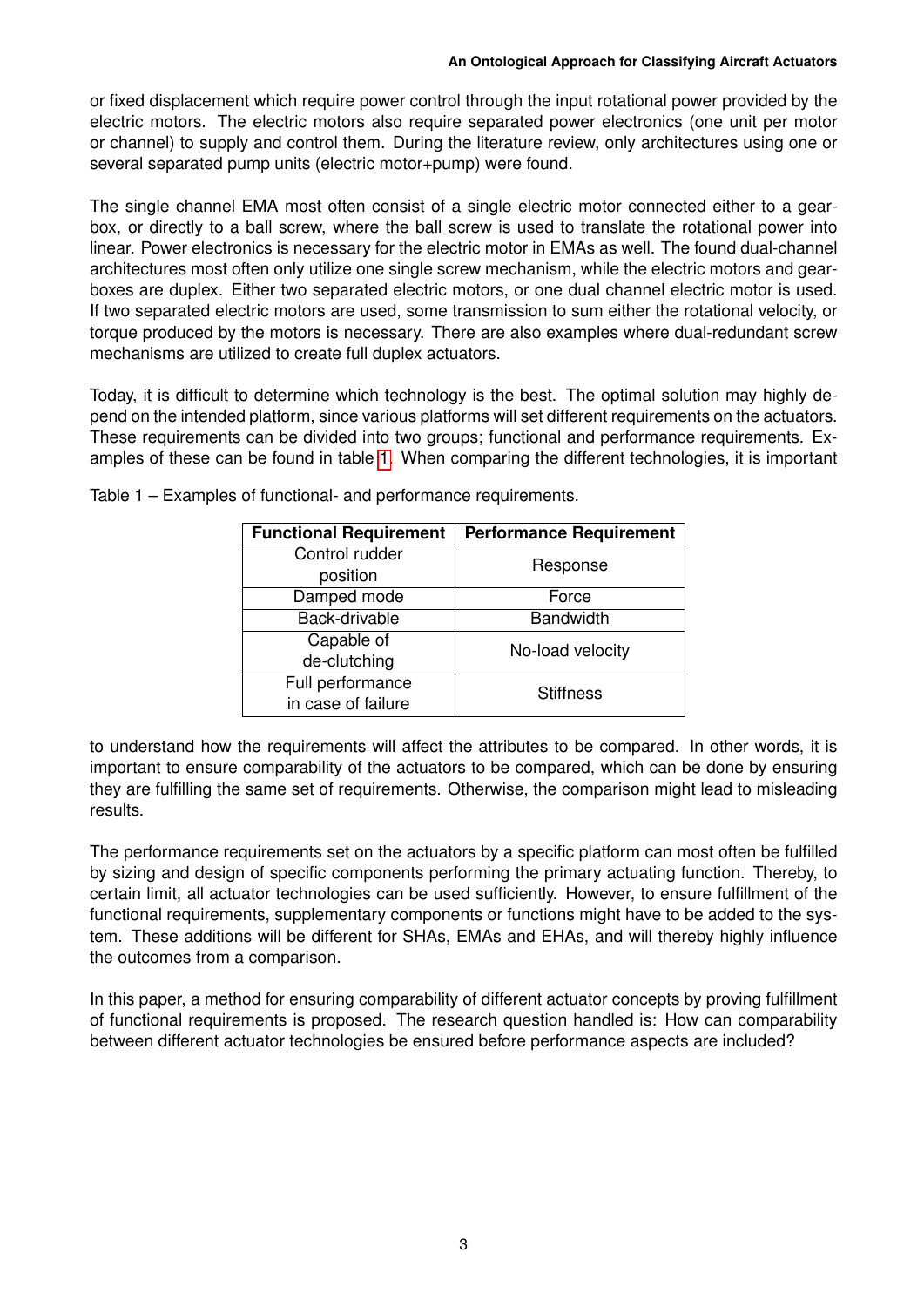# **2. Functional modeling**

This section presents the proposed methodology for functional modeling and classification of different actuator architectures. A schematic view of the methodology is presented in figure [2.](#page-3-0) The proposed method includes an ontological approach, where the language "OWL" is utilized. This can be realized by using the open-source editor "Protegé". More information regarding ontologies, its use, OWL and Protegé can be read in these articles: In [\[10\]](#page-14-9), the fundamentals of ontology modeling using Protegé and OWL can be read. More detailed knowledge of ontology modeling and how to use for example relation chains can be read in [\[11\]](#page-14-10). Applications of ontological modeling within engineering domains can be read here [\[12\]](#page-14-11) [\[13\]](#page-14-12) [\[14\]](#page-14-13) [\[15\]](#page-14-14) [\[16\]](#page-14-15).

<span id="page-3-0"></span>

Figure 2 – Schematic view of the proposed methodology.

## 2.1 Actuator functions and means

<span id="page-3-1"></span>To map up the fundamental functions an actuator must perform, a function means tree can be created. If an actuator is seen as a black box, it will receive certain power input (Create power), which it then has to convert (Convert power) and control (Create Power control).



Figure 3 – A function-means tree of an unspecified actuator.

Commonly used means, or components, to perform the actuation functions presented in figure [3](#page-3-1) are specified in table [2.](#page-4-0) To further understand how the actuator technologies (SHA, EHA and EMA) differentiate from each other in internal functions, these functions can be further detailed into technologyspecific functions. Since this work only will focus on linear primary flight control actuators, this will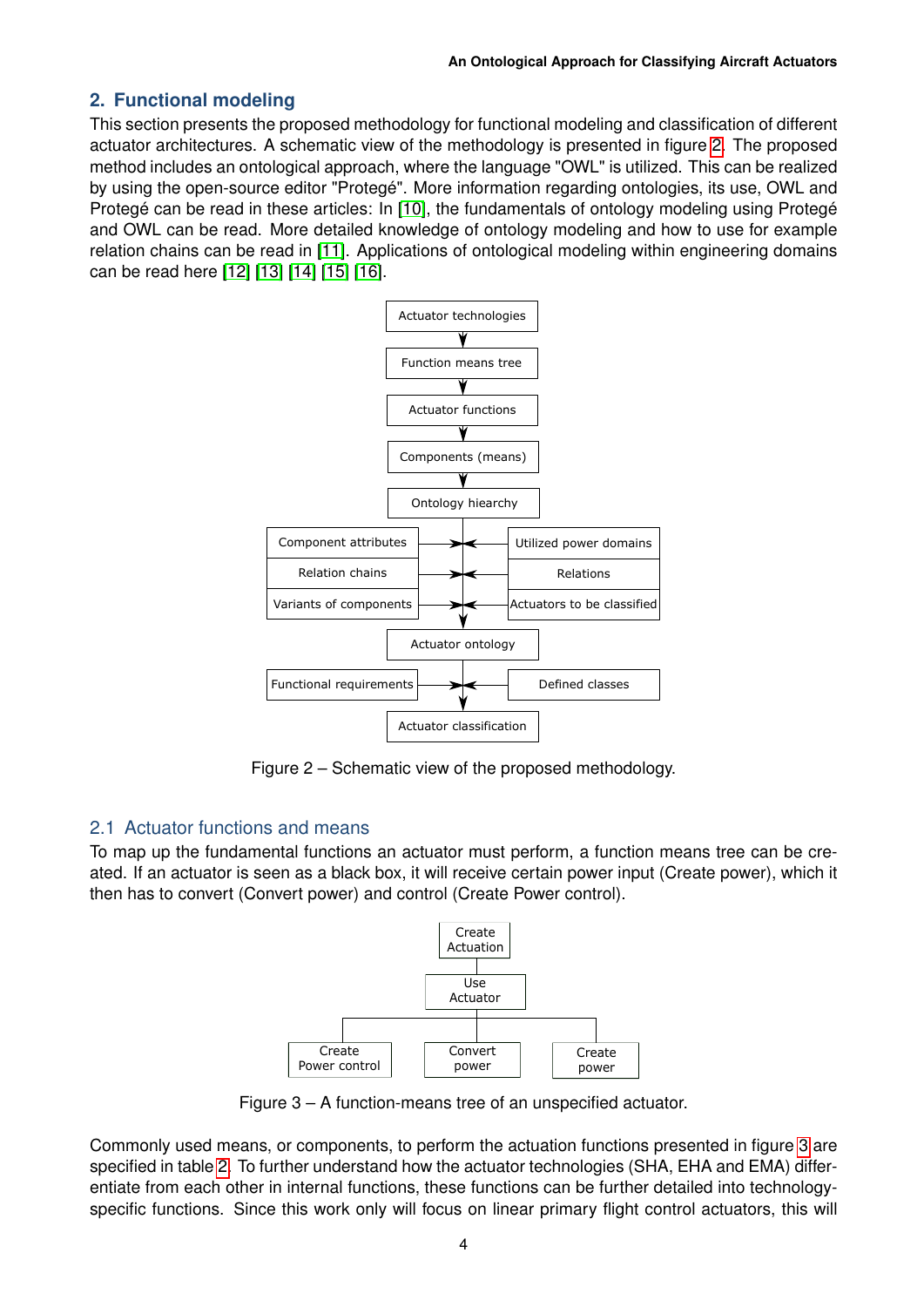<span id="page-4-0"></span>Table 2 – Functions and means.

| <b>Create actuation</b>                     | <b>Convert power</b>   |
|---------------------------------------------|------------------------|
| Use linear position controlled actuator     | Use rectifier          |
| Use rotational position controlled actuator | Use electric motor     |
| Use force controlled actuator               | Use servo valve        |
| Use speed controlled actuator               | Use screw              |
| <b>Create power</b>                         | Use inverter           |
| Use hydraulic supply                        | Use hydraulic pump     |
| Use electric supply                         | Use gearbox            |
| <b>Create power control</b>                 | Use hydraulic motor    |
| Use VD-motor                                | Use hydraulic cylinder |
| Use power electronics                       |                        |
| Use servo valve                             |                        |
| Use VD-pump                                 |                        |

only be done for such architectures. A flow-chart of power domains and functions is presented in figure [4.](#page-4-1)

<span id="page-4-1"></span>

Figure 4 – A flow chart of the internal actuator functions and power domains.

For an electrically supplied actuator, the power control often takes place within the power electronics, where the electric power also is transformed (ElToEl). Then the transformed controlled electric power is converted into rotational mechanical power (ElToRot). After this, the rotational mechanical power is either transformed (RotToRot), directly converted into linear mechanical power (RotToLin) or hydraulic power (RotToHyd) depending on if the actuator is an EMA or EHA. Within the function RotToHyd, the hydraulic power output may also, in some cases, be controlled depending on what mean is used. If the rotational mechanical power is converted into hydraulic power, it also has to be converted into linear mechanical power (HydToLin). For an hydraulically supplied actuator (SHA in this case), the distributed hydraulic power is firstly metered, i.e. transformed and controlled (HydTo-Hyd), and then converted directly into linear mechanical power (HydToLin).

The components presented in table [2](#page-4-0) can now be assigned as means to the more detailed functions, as shown in table [3.](#page-5-0)

## 2.2 Ontology hierarchy

To model different actuators by using an ontology, one approach is to connect the involving components to each other and let them together form the actuator. By then describing the functions and attributes of the components, the ontology will hold necessary information about the modeled actuators to classify them. To do this, a hierarchy of classes must be created.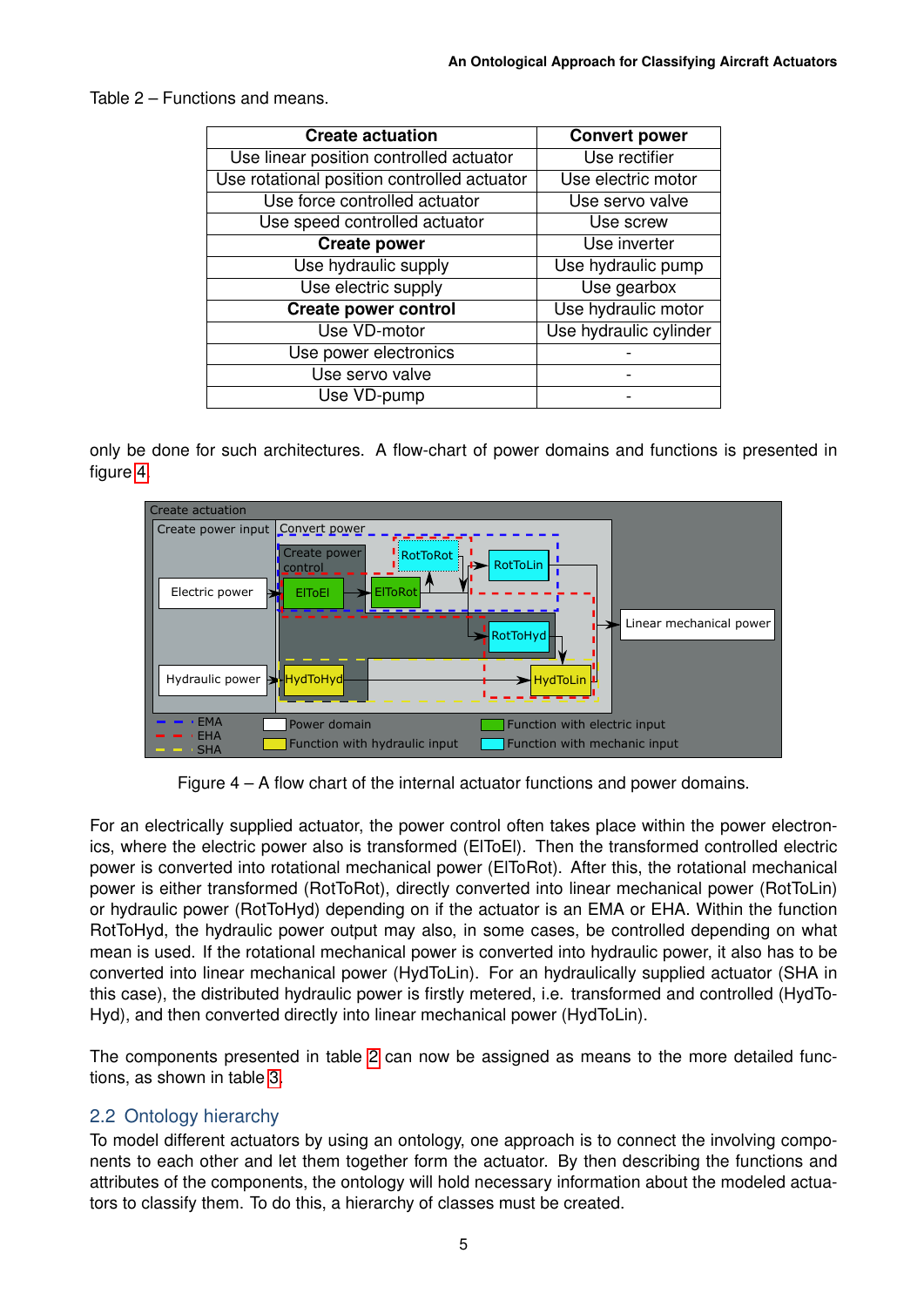| <b>Convert power</b>                                                                |                    |                        |  |  |
|-------------------------------------------------------------------------------------|--------------------|------------------------|--|--|
| <b>Rotational mechanic input</b><br><b>Electric input</b><br><b>Hydraulic input</b> |                    |                        |  |  |
| <b>EITOEI</b>                                                                       | <b>RotToRot</b>    | <b>HydToHyd</b>        |  |  |
| Use rectifier                                                                       | Use gearbox        | Use servo valve        |  |  |
| Use inverter                                                                        |                    |                        |  |  |
| <b>EIToRot</b>                                                                      | <b>RotToLin</b>    | <b>HydToRot</b>        |  |  |
| Use electric motor                                                                  | Use screw          | Use hydraulic motor    |  |  |
|                                                                                     | <b>RotToHyd</b>    |                        |  |  |
|                                                                                     | Use hydraulic pump | Use hydraulic cylinder |  |  |

<span id="page-5-0"></span>Table 3 – More detailed power conversion functions and their means.

The functions and means mapped in the previous section are used as a foundation for the ontology and will thereby be modeled as top level classes. The class called "Actuator" will include all actuator architectures to be modeled, "Function" will include all functions, "Mean" will include all actuator components and "Power Domain" will include all different power domains the functions will utilize. Within these classes, appropriate sub-classes are created to structure all different entities. For example, an appropriate sub-class under "Mean" can be "HydraulicMean". This is then repeated until the lowest level in the hierarchy is created. An example is shown in figure [5.](#page-5-1)



<span id="page-5-1"></span>Figure 5 – This figure shows an example of an appropriate hierarchy for the ontology. EACylinder stands for Equal Area cylinder.

When the hierarchy is completed, individuals to each lowest level sub-class must be added. These will later represent for example the components to be assigned to the actuator architectures.

After this, the ontology shall contain classes and individuals of all actuators, functions, components and power domains for linear actuators which was defined in the previous section. However, no relationships between these entities are defined. This means that there is not yet any information within the ontology which expresses how the different entities relate to each other. Relationships can beneficially be added to the classes to make sure that the ontology posses all information, but in this project, the focus was on the individuals since they will be used for both the classification and the composition of actuators. Thereby, the hierarchy of classes will be used for organizational purposes rather than for the classification, and relationships between them will therefore not be prioritized.

## 2.3 Actuator ontology

Within this section, the ontological modeling is presented. Here the hierarchy which was previously defined will be further developed with a higher level of detail and with internal relationships between the entities. When this is completed, the ontology will be fully fledged and thereby the classification part of the work can be included.

## *2.3.1 Actuators to be classified*

In the top-level within the ontology hierarchy, a class named Actuators was added. This class will contain all actuator architectures which are to be classified. An actuator architecture is here defined as the composition of components which together builds the actuator. In this work, a literature review was conducted to find as many different actuator architectures as possible to add to the classification. However, the functionality of the ontology will be the same regardless of how many actuators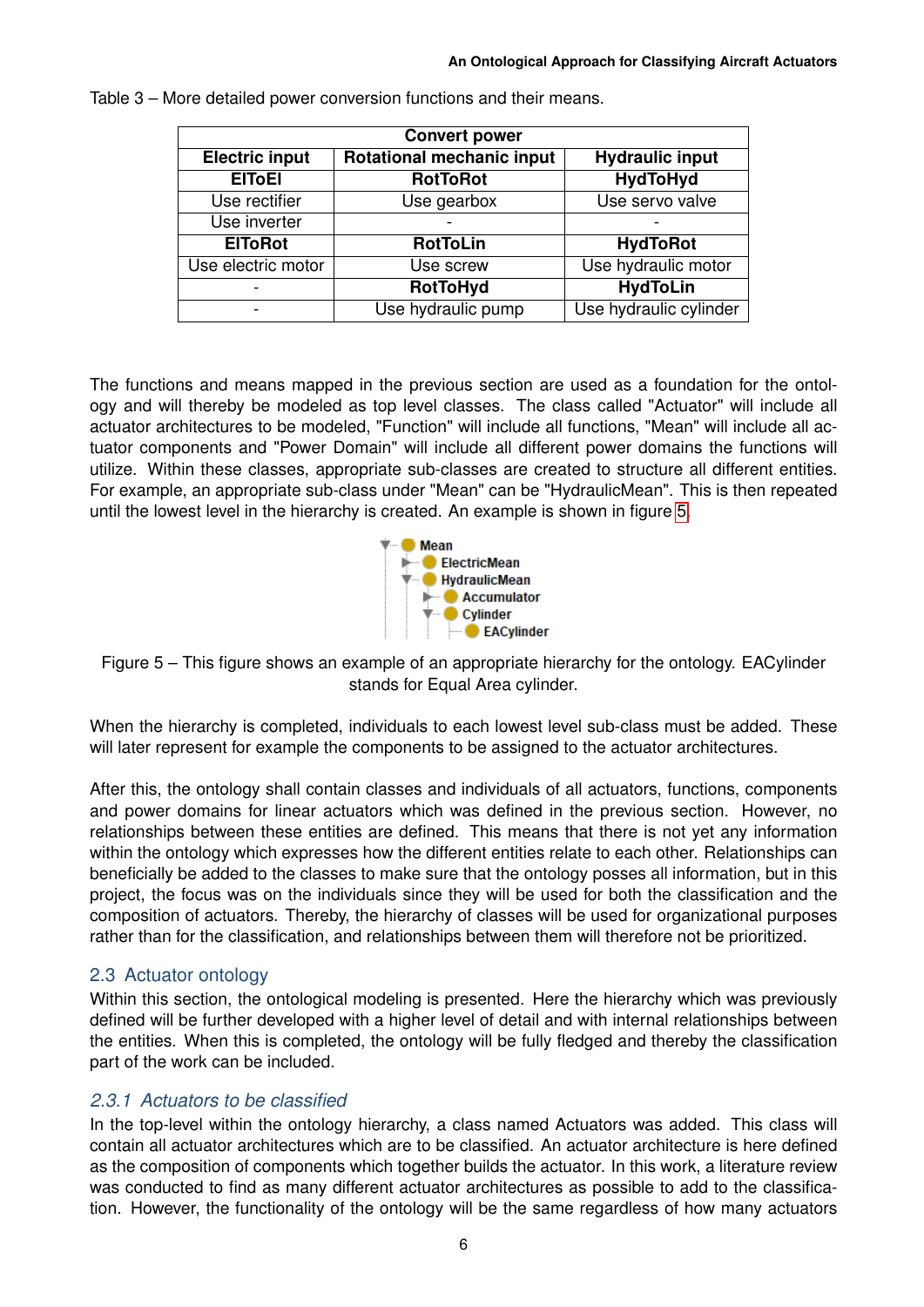are added. Some of the found actuator architectures are presented [4](#page-6-0) and will be used for the classification.

<span id="page-6-0"></span>Table 4 – Actuator architectures. The trim actuator included in the Saab 2000 SHA is used to position the wing to a neutral position in case of double failures.

| <b>Actuator name</b>                                       | Motor type                                  | Pump                                       | Linkage type                              | <b>Valves</b>                                              | <b>Gearbox</b>                      |
|------------------------------------------------------------|---------------------------------------------|--------------------------------------------|-------------------------------------------|------------------------------------------------------------|-------------------------------------|
| EPAD EHA [4]                                               | <b>PMSM</b>                                 | <b>Bi-directional</b><br>bent-axis<br>pump | <b>Balanced</b><br>cylinder               | SOV, PRV,<br>check valves                                  | Direct drive                        |
| J/IST/Moog EHA<br>$[17]$                                   | 4xBLDC                                      | 4xFixed<br>displacement<br>pump            | Single<br>cylinder                        | SOV,<br>PRV, ACV                                           | Direct drive                        |
| EPAD EMA [18]                                              | 2xBLDC with<br>damped mode<br>functionality |                                            | Single<br>ball screw                      |                                                            | Velocity<br>summing<br>differential |
| EMAS EMA [19]                                              | 2xBLDC                                      |                                            | Single<br>ball screw                      |                                                            | One<br>Gearbox<br>per motor         |
| Saab 2000<br><b>SHA with</b><br>trim actuator<br>[20] [21] |                                             |                                            | 2xBalanced<br>cylinders                   | 2xSOV<br>2xPRV, 2xACV,<br>2xFlapper nozzle<br>servo valves |                                     |
| Parker horizontal<br>stabilizer trim<br>actuator [22]      | 2xBLDC                                      |                                            | <b>Duplex</b><br>ball screw<br>with brake |                                                            | Torque<br>summing<br>gear train     |

# *2.3.2 Variants of components*

If the actuators to be classified contain other components than the ones which were mapped, these must be added to the ontology in the same way as the other components. It is also important to have in mind that components might have been designed with different attributes, even though they have the same name. For example, a ball screw can be designed to be reversible, or not, and this makes two variants of the same component in the ontology, which should be modeled as two individuals, but they may be located in the same class. To summarize, this reasoning would result in one class (ball screw) with two individuals (reversible ball screw and non-reversible ball screw). From the actuators presented in table [4,](#page-6-0) the component variants presented in table [5](#page-6-1) were found.

<span id="page-6-1"></span>Table 5 – Variants of components extracted from table [4.](#page-6-0)

| <b>Hydraulic pumps</b><br><b>Electric motors</b> |                                  | <b>Linkages</b>                 | <b>Valves</b>                  | <b>Gearboxes</b>                    |
|--------------------------------------------------|----------------------------------|---------------------------------|--------------------------------|-------------------------------------|
| <b>BLDC</b>                                      | Bi-directional<br>bent-axis pump | <b>Ball screw</b>               | Flapper nozzle                 | Velocity<br>summing<br>differential |
| <b>PMSM</b>                                      | Fixed displacement pump          | Duplex ball screw<br>with brake | PRV, SOV, ACV,<br>check valves | Torque<br>summing<br>gear train     |
| <b>BLDC</b> with<br>damped mode<br>functionality |                                  | <b>Balanced cylinder</b>        |                                | Gearbox                             |
|                                                  |                                  | Trim actuator                   |                                |                                     |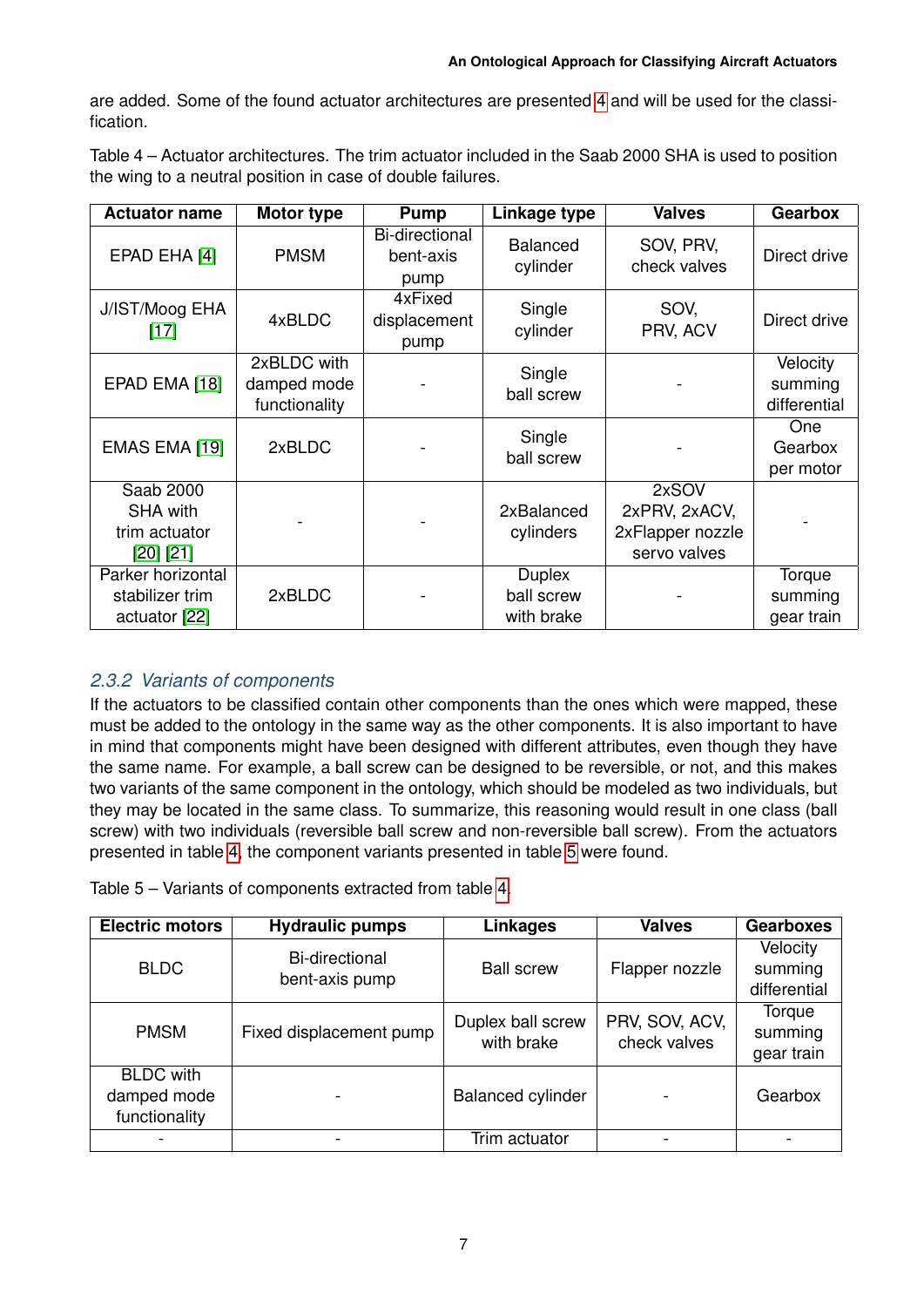## *2.3.3 Component attributes*

To further describe the component variants, attributes are added to the ontology. Here, the more information which can be used to describe a certain component, the better. Similar to the previous example with reversible and non-reversible ball screws, one PMSM (Permanent Magnet Synchronous Motor) might be designed to be dual-redundant through the equipment of dual channels, while another might only have one channel. In these two examples, two individuals of each component shall be created, and these shall in turn be described with different attributes. Appropriate attributes for these examples may be "reversible" and "dual redundant" respectively. Another example is a hydraulic cylinder which can have equal areas of its both chambers, which thereby implies that it has the attribute of equal flow to and from each chamber. All such attributes must be mapped for each component to be utilized within the ontology, especially those which will be used to classify the actuators. When mapped, they are added to the ontology in similar manner as previously.

## *2.3.4 Relations*

When all individuals are added to the ontology, the relations between the entities which together form an ontological description of the actuator architectures must be established. The relations are modeled as object properties within Protegé. An example of a relation is "hasComponent", which is used to connect a component to an actuator. If an actuator only use one component to create a certain function, then the relation "hasComponent" can be used, but if it use several components for the same function in order to create redundancy, two different object properties are required in order to differentiate the relations. This since it is not be possible to connect the same component to the same actuator twice with the same relationship.

The relations which was used within this work are presented in table [6.](#page-7-0) Most of these relations will

| <b>Object property (Relation)</b> | <b>Purpose</b>                     |
|-----------------------------------|------------------------------------|
| hasComponent                      |                                    |
| hasComponent1                     | Connect components (means)         |
| hasComponent2                     | to actuators                       |
| hasComponent3                     |                                    |
| hasComponent4                     |                                    |
| hasFunction                       | Connect components to functions    |
| hasPowerSource                    | Connect actuators to power sources |
| Input                             | Connect input and output           |
| Output                            | power domains to functions         |
| hasAttribute                      | Connect components to attributes   |
| hasComponentWithFunction          |                                    |
| hasComponentWithFunction1         |                                    |
| hasComponentWithFunction2         | Connect component functions,       |
| hasComponentWithFunction3         | attributes and power domains       |
| hasComponentWithFunction4         | to actuators (Relation chains)     |
| hasComponentWithAttribute         |                                    |
| utilizesPowerDomain               |                                    |

<span id="page-7-0"></span>Table 6 – Object properties (Relations) used in this work and their purposes.

also have inverse relations. For example, if an actuator is described with "hasComponent" "BLDC", then the ontology should also understand that "BLDC" "isComponentOf" the certain actuator it is connected to. Therefore, appropriate inverse relations shall also be modeled as object properties.

## *2.3.5 Relation chains*

Some relations can automatically be inferred by the ontology. If it is known that a chain of relations imply a new relationship, for example if an actuator has a component, which in turn has a function, it can be said that the actuator has a relationship to the components function directly. Such inferred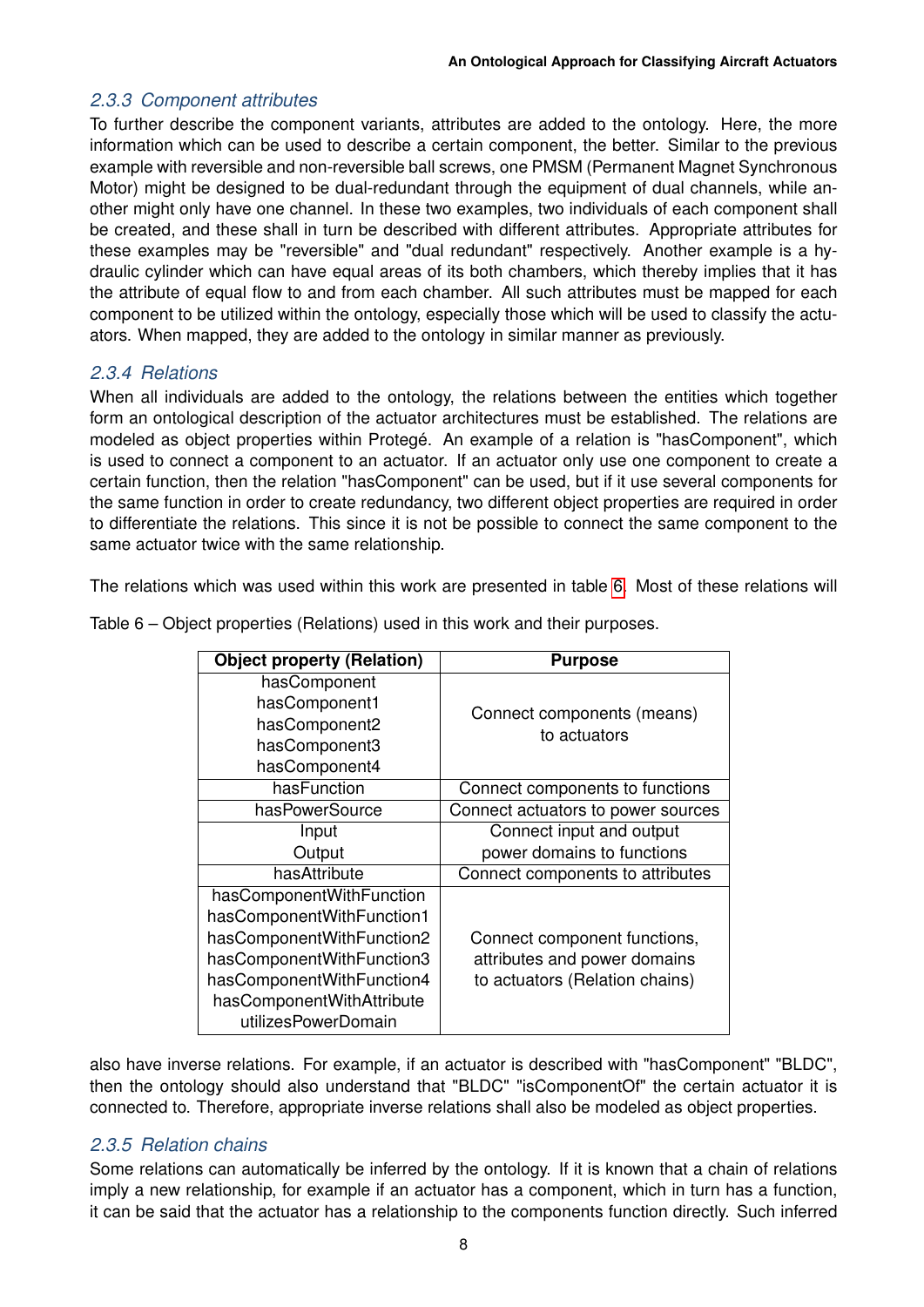relationships are necessary for the final classification, since the ontology will not understand how the actuator itself is connected to the functions of the components otherwise.

<span id="page-8-0"></span>Figure [6](#page-8-0) show an example of how an actuator now is modeled within the ontology. In the figure, the inferred relation chains can also be seen. By only connecting the actuator "EMA1" to the component "Dual-coil EM" with the relation "hasComponent", it inherit many relationships since the component itself has an attribute and a function, where the function also input and output different power domains. Here, the purple circles represents individuals, the big circles represents classes and the arrows are object properties which show the relationships between the individuals.



Figure 6 – A schematic sketch of a modeled actuator within the ontology.

# 2.4 Actuator classification

The actuator classification was implemented by creating defined classes in which accepted actuators are inferred by Protegé's built in reasoner. An actuator is accepted if it fulfills the requirements set in the defined class. For example, one defined class can be "EMA", in which EMAs can belong. Then, the requirements of the defined class "EMA" may be: actuators which utilize components with the functions "electric power control", "electric to rotational power conversion" and "rotational to linear power conversion".

If an actuator belong to a certain class, it will be known to the ontology. This simplifies further classification since a new defined class can use previously defined classes, such as "EMA", as requirements for inclusion instead of expressing all the requirements which where set by the defined class "EMA".

To exemplify this, the functional requirement described in table [7](#page-8-1) is used. This requirement can be applied for each function a certain actuation technology require in order to perform the actuating function, and will thereby create several functional requirements. These are realized by creating defined classes for each functional requirement.

<span id="page-8-1"></span>Table 7 – Description of the functional requirement called "Dual-redundant function".

| <b>Functional Requirement</b> | <b>Description</b>                                                                              | <b>Applies to</b>                                               |
|-------------------------------|-------------------------------------------------------------------------------------------------|-----------------------------------------------------------------|
| Dual-redundant<br>function    | Be able to maintain functionality<br>if one channel performing<br>the specific function is lost | All functions required by actuator<br>to perform rudder control |

One function linear hydraulic actuators must perform is "convert hydraulic power into linear mechanic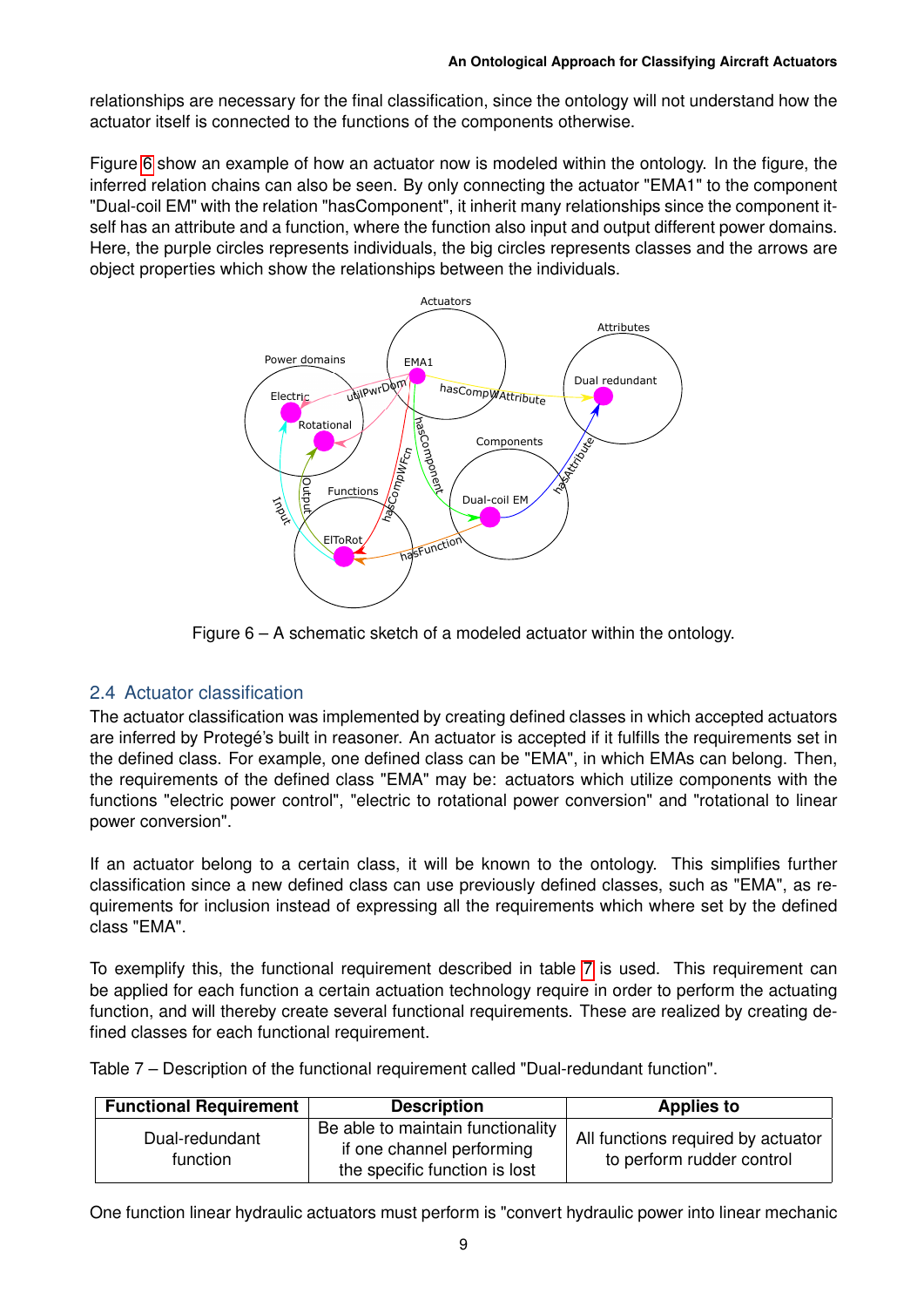power". The defined class related to this function may be called "TypeDualRedundantHydToLin" and is defined to include all actuators which either has two components performing the function, or one component which is dual-redundant. The realization of this is presented in figure [7.](#page-9-0)

<span id="page-9-0"></span>

|                 | Description: TypeDualRedundantHydToLin                                                                                                           |
|-----------------|--------------------------------------------------------------------------------------------------------------------------------------------------|
| Equivalent To ( |                                                                                                                                                  |
|                 |                                                                                                                                                  |
|                 | <b>TypeDualRedundantFunction</b>                                                                                                                 |
|                 | and (((hasComponent1WithFunction some HydLin)<br>and (hasComponent2WithFunction some HydLin)) or (hasComponentWithAttribute value DuplexLinMov)) |

Figure 7 – A defined class which will include all actuator concepts which has a dual redundant solution for the function "HydToLin".

When all functional requirements are created as defined classes, the actuators which fulfill these will be classified into these by the built in reasoner. Then, the class "TypeDualRedundantActuator" can be created. The intention of this class is to group all actuators which functions are performed only with dual-redundant components. Thereby, an actuator which for example utilize a dual-redundant electric motor, but not a dual-redundant ball screw, will not belong to this class. In figure [4](#page-4-1) all fundamental functions performed by the different actuator technologies (SHA, EHA and EMA) are shown. The "TypeDualRedundantActuator" class is then defined as figure [8](#page-9-1) shows.

<span id="page-9-1"></span>



# *2.4.1 Modes of operation*

When investigating the comparability of actuators and the focus is on dual-redundant actuators, modes of operation during failure of one channel is of great importance. If one actuator architecture is designed to maintain full performance with one channel, its function during failure is different to an architecture where the performance is decreased in case of failure.

If a fail occur in an dual-channel actuator the outcome can be no loss of function, temporary loss of function or loss of function, depending on what or where the error occur. If the result is no loss of function, the actuator is "fail-operative" and maintain full performance, or the performance is reduced and the actuator is then said to be "fail-functional". If the failure cause a temporary loss of function, the actuator may be reconfigured and thereby either achieve an "fail-operative" or "fail-functional" mode of operation. If the function can not be maintained, the actuator will enter the "fail-safe" mode where its response to failure may differ depending on the design or the fault. The actuator may either lock in the position where it failed, float freely with the wing without disturbing other systems, or move to a predetermined position where it do not disturb other systems. These states are called "Fail-freeze", "Fail-passive" or "Fail-neutral" respectively. [\[1\]](#page-14-0)

The main reason for usage of redundancy is to have the ability to remain fail-operative or failfunctional. If one channel fail, then the other can maintain performance of the system. However,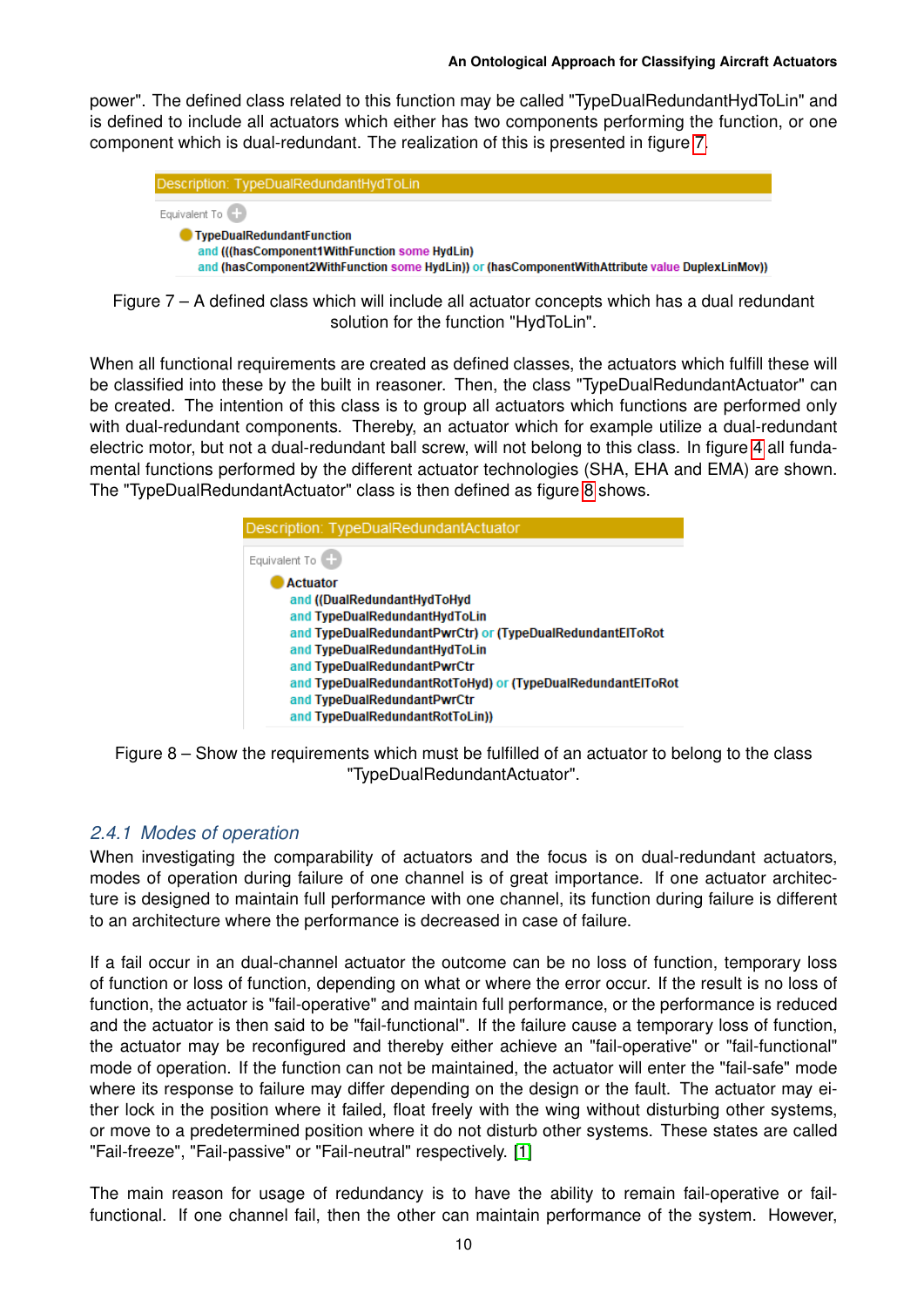if two actuators are dual redundant and will maintain performance in case of a single failure, but their response to a second failure differ, they may not be classified into being comparable since they are designed to perform different functions.

In similar manner as previously, three new defined classes are created to group the actuator architectures with respect to their response to failure. With regards to the functions and attributes of the components used in the actuator architectures, it can be determined if damped mode (Failpassive), locking the actuator output in position (Fail-freeze), or returning the actuator position into a neutral position (Fail-neutral) is achievable. Then, three sub-classes to the class "TypeDualRedundantActuator" can be created by use of the defined classes previously described. The purpose of these sub-classes is to further classify the dual redundant actuators with respect to their measure to failure, namely "Fail-freeze", "Fail-passive" or "Fail-neutral". Thereby, dual redundant actuators with the same response to failure can be found.

Other classes which are included in the ontology, but currently not used for the classification are: type of actuator (SHA, EMA or EHA), type of power supply (electric AC, electric DC or hydraulic), movement output principle (retracting or non-retracting linear movement), capability of jamming, capability of freely floating and how electric motor power is added when dual channels are equipped (torque- or velocity summing).

## **3. Results from the classification**

In this section, the results of the created ontology is presented. The focus is to see in which defined classes the actuator architectures presented in table [4](#page-6-0) belong according to the built in reasoner in Protegé.

In figure [9](#page-11-0) the descriptions of the different actuators are presented. It can be seen which sub-classes they are inferred to belong in (the yellow-marked defined classes present under the class "Actuator"). According to the reasoner, 2 actuators are fully dual redundant, namely the Saab 2000 fbw SHA and the Parker horizontal trim stabilizer EMA. It can also be seen that these two actuators have different response to failure: the SHA have the capability to enter damped mode (Fail-passive) and can fall back to a neutral position (Fail-neutral) while the EMA will enter an frozen state and lock its position (Fail-freeze).

It can also be seen that all actuators except the EMAS EMA and the Parker horizontal stab EMA have a damped mode capability. Interestingly, the J/IST/Moog EHA belongs to some dual-redundant function-classes even though it utilize four components to perform these functions.

In figure [10,](#page-12-0) the connected components to the two actuators which fulfilled all requirements to be classified as dual-redundant are shown. It can be seen that all functions are conducted with at least two different components, or dual-redundant components. The inherited component functions and attributes are also shown. With this information, the ontology classified these actuators into the defined classes which were presented in figure [9.](#page-11-0)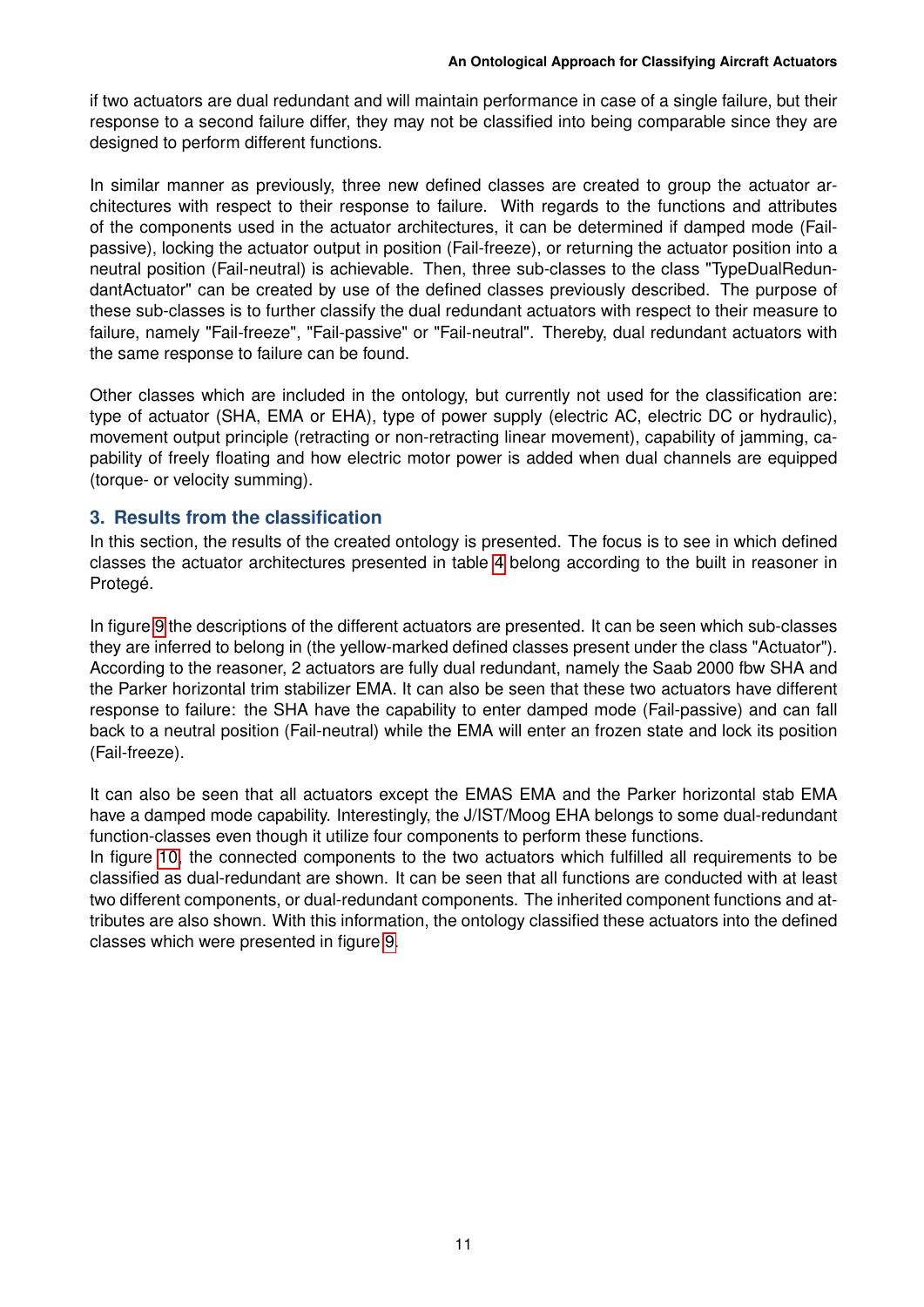#### **An Ontological Approach for Classifying Aircraft Actuators**

<span id="page-11-0"></span>

|             | Description: EPAD EHA               | Description: JISTMOOG_EHA          | Description: EPAD_EMA                   |
|-------------|-------------------------------------|------------------------------------|-----------------------------------------|
|             | Types $\Box$                        | Types $\Box$                       | Types $\Box$                            |
|             | <b>Actuator</b>                     | <b>Actuator</b>                    | <b>Actuator</b>                         |
|             | <b>■ TypeDampedMode</b>             | <b>■</b> TypeDampedMode            | <b>■ TypeDampedMode</b>                 |
|             | <b>■ TypeDeClutching</b>            | <b>■ TypeDeClutching</b>           | <b>■ TypeDualRedundantEIToEI</b>        |
|             | <b>● TypeEHA_AC</b>                 | ● TypeDualRedundantElToRot         | ● TypeDualRedundantElToRotVelocitySum   |
|             | <b>S</b> TypeFreeFloatingActuator   | <b>■ TypeDualRedundantPwrCtr</b>   | <b>■ TypeDualRedundantPwrCtr</b>        |
|             | <b>■</b> TypeLinearRetracting       | ● TypeDualRedundantRotToHyd        | <b>E</b> Type EMA AC                    |
|             |                                     | <b>TypeEHA DC</b>                  | <b>■</b> TypeJamming                    |
|             |                                     | <b>■ TypeFreeFloatingActuator</b>  | <b>■ TypeLinearRetracting</b>           |
|             |                                     | <b>■ TypeLinearRetracting</b>      | <b>O</b> TypeReversible                 |
|             | Description: EMAS_EMA               | Description: Saab2000_FBWActuator  | Description: Parker_Horizontal_Stab_EMA |
| $Types$ $-$ |                                     | Types $\blacksquare$               | Types                                   |
|             | <b>Actuator</b>                     | <b>Actuator</b>                    | <b>Actuator</b>                         |
|             | <b>■ TypeDualRedundantEIToEI</b>    | <b>B</b> DualRedundantHydToHyd     | TypeDualRedAct_FailFreeze               |
|             | ■ TypeDualRedundantEIToRotTorqueSum | <b>■</b> TypeDampedMode            | ● TypeDualRedundantElToRotTorqueSum     |
|             | <b>■ TypeDualRedundantPwrCtr</b>    | <b>■ TypeDeClutching</b>           | ● TypeDualRedundantHydToLin             |
|             | <b>TypeEMA AC</b>                   | ● TypeDualRedAct_FailNeutral       | ● TypeDualRedundantRotToLin             |
|             | <b>TypeJamming</b>                  | TypeDualRedAct_FailPassive         | ● TypeEMA_DC                            |
|             | <b>■</b> TypeLinearRetracting       |                                    | <b>E</b> TypeNonJamming                 |
|             |                                     | <b>■ TypeDualRedundantHydToLin</b> |                                         |
|             |                                     | <b>■</b> TypeFreeFloatingActuator  |                                         |
|             |                                     | <b>■</b> TypeLinearRetracting      |                                         |
|             |                                     | <b>■</b> TypeSHA                   |                                         |



#### **4. Discussion**

As could be seen by the results, ontologies can sufficiently be used to classify actuators into comparable groups. However, when classifying the actuators used for this case-study, is showed that none of the architectures should be compared against each other with regards to the information and requirements used in this project. The difficulties are to find all attributes and functional requirements which must be set in order to successfully state that the actuators are comparable. It can be discussed whether two actuators which both are dual redundant actually can be comparable, or if all components has to be dual redundant in order to say that the actuator is dual redundant. Actually, redundancy is just a way of ensuring reliability, and a proper classification should thereby ensure that the actuators to be compared fulfill the same reliability requirements. However, for primary flight control actuators, a single fault can never lead to a catastrophic event, and redundancy is one way to mitigate this requirement.

The actuators were not only classified with regards to redundancy of components which perform the different fundamental functions, but also the response to failure, which is an important function of the actuator. It is however difficult to understand the response to failure only by inspection of the actuator components and architecture since the response can, and most often are, performed through software. But, if not the equipped hardware enable a certain response to failure, it can not be performed. To understand what it costs in terms of weight, size and performance to fulfill certain requirements, such as response to failure, with the different actuator technologies, it is important to understand what architectural changes are required to perform the required functions. However, there may be many ways to fulfill such requirements with the different technologies and by including such information in an ontology, an overview of the solution space is created. Together with mathematical models of the involved components, it may become easier to find the most suitable solution. The work conducted here intend to raise the question of how to compare actuators which utilize different technologies,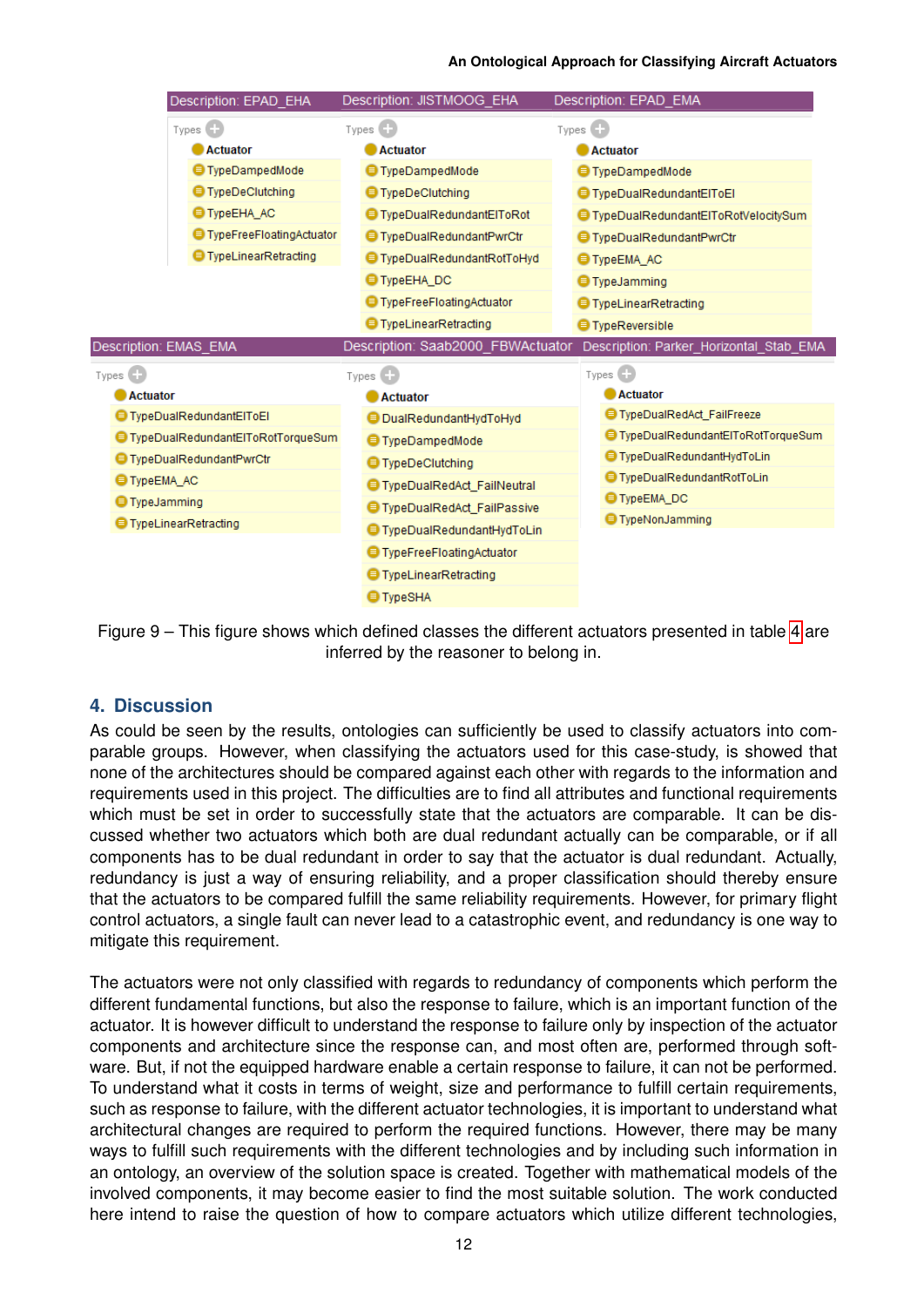#### **An Ontological Approach for Classifying Aircraft Actuators**

<span id="page-12-0"></span>

| Property assertions: Parker_Horizontal_Stab_EMA_Property assertions: Saab2000_FBWActuator_ |                                                          |
|--------------------------------------------------------------------------------------------|----------------------------------------------------------|
| Object property assertions (+                                                              | Object property assertions (4)                           |
| InasComponent TorqueSumTransmission                                                        | hasComponent2 EACylinder                                 |
| hasComponent MechanicBrake                                                                 | InasComponent TrimActuator                               |
| hasComponent1 PCME                                                                         | hasComponent1 ByPassValve                                |
| hasComponent2 PCME                                                                         | hasComponent2 ByPassValve                                |
| hasComponent2 BLDC                                                                         | hasComponent1 EACylinder                                 |
| hasComponent1 BLDC                                                                         | InasPowerSource CentralHydraulicSource                   |
| has Power Source DC Source                                                                 | InasComponent2 FlapperNozzleValve                        |
| hasComponent Duplex BallScrew NR                                                           | hasComponent1 FlapperNozzleValve                         |
| hasComponent BLDC                                                                          | InasComponent1 AntiCavitationValve                       |
| hasComponent PCME                                                                          | InasComponent2 AntiCavitationValve                       |
| hasComponent1WithFunction EIToRot                                                          | hasComponent2 Accumulator                                |
| InasComponent1WithFunction ElPwrCtr                                                        | hasComponent1 Accumulator                                |
| hasComponent2WithFunction EIToRot                                                          | In has Component FlapperNozzleValve                      |
| InasComponent2WithFunction ElPwrCtr                                                        | In has Component AntiCavitation Valve                    |
| In has Component With Attribute Duplex Lin Mov                                             | hasComponent EACylinder                                  |
| In has Component With Attribute Torque Summing                                             | InasComponent ByPassValve                                |
| InasComponentWithAttribute LockingInPlace                                                  | hasComponent Accumulator                                 |
| InasComponentWithFunction EIToRot                                                          | InasComponent1WithFunction ByPassFlow                    |
| InasComponentWithFunction ElPwrCtr                                                         | has Component 1 With Function HydToLin                   |
| InasComponentWithFunction RotToLin                                                         | InasComponent2WithFunction ByPassFlow                    |
| utilizesPowerDomain RotationalPower                                                        |                                                          |
| utilizesPowerDomain ElectricPowerDC                                                        | In has Component 2With Function HydToLin                 |
| utilizesPowerDomain ControlledPower                                                        | In has Component With Attribute Equal Flow               |
| utilizesPowerDomain LinearMotion                                                           | In has Component With Attribute Restricted Flow          |
|                                                                                            | In has Component With Attribute Move To Neutral Position |
|                                                                                            | In has Component With Attribute Simplex                  |
|                                                                                            | In has Component With Attribute Flow Equalization        |
|                                                                                            | InasComponentWithFunction ByPassFlow                     |
|                                                                                            | In has Component With Function HydToLin                  |
|                                                                                            | utilizesPowerDomain LinearMotion                         |
|                                                                                            | utilizesPowerDomain HydraulicPower                       |

Figure 10 – This figure shows the components of the dual redundant actuators. The yellow-marked object property assertions were inferred by the reasoner while all the unmarked ones were manually asserted.

and propose a method of how to classify actuators by only looking at their internal components and functions. By not including sizing and performance aspects, it can be known in an early stage what architectural changes which has to be made to make the actuators comparable before mathematical modeling is conducted.

The actuator which utilized four components to perform different functions was seen to be classified into the dual-redundant class for those functions. This happened since the ontology is now built to include all actuators which surpass the set requirements. This may become a problem when many architectures are included in the ontology and the user is not watchful, actuators designed to fulfill different requirements shall not be compared. However, this can easily be noticed if similar defined classes for quadruple-redundant functions are added. Then, an quadruple-redundant actuator will belong to both this class and the dual-redundant class.

The proposed method is not limited to only use for aerospace actuators, it could be used to classify any type of system which perform a certain function. Generally, when systems are compared, it could be beneficial to map all their functions and attributes in order to fully understand how well the systems meet (or exceed) the functional requirements.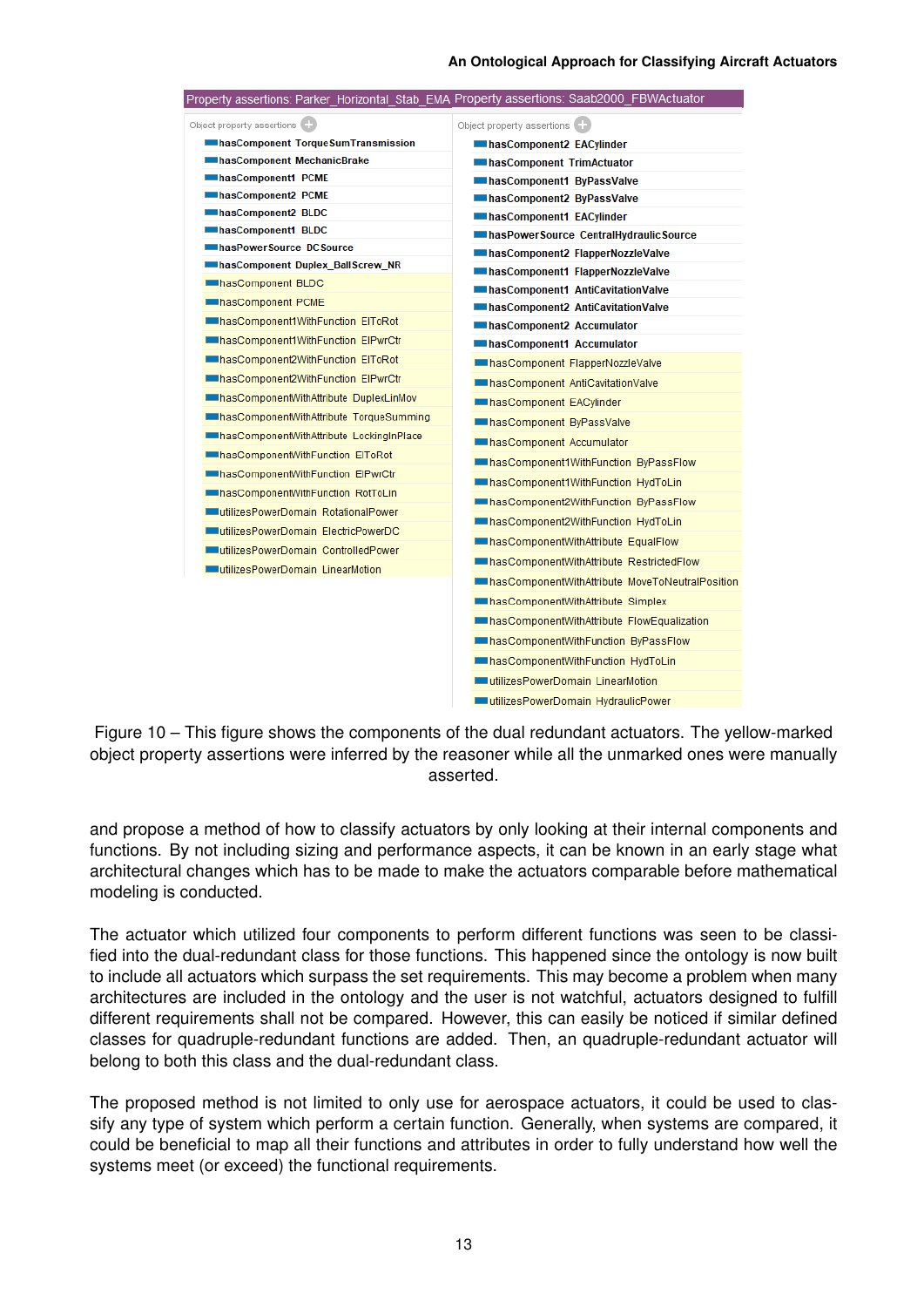## **5. Conclusion**

As seen in this paper, an approach for classifying actuators without including sizing or performance aspects has been developed. It can be seen that it is possible to classify actuator architectures by using the approach, but difficult to find all required aspects to fully know whether the actuators within a certain group are surely comparable. Further analysis of what is making actuators comparable is required.

When deciding which technology to use for a certain platform, it is important to map the functional requirements of the actuator before selecting. With these, the designer can add more information to the concepts which are to be analyzed and decided on, resulting in a more justifiable comparison and less unknowns when entering an concept development stage. The design changes necessary to comply with a requirement specification may be more or less costly for the different technologies with regards to weight, price and performance.

## **6. Contact Author Email Address**

Mailto: felix.larsson@liu.se

## **7. Copyright Statement**

The authors confirm that they, and/or their company or organization, hold copyright on all of the original material included in this paper. The authors also confirm that they have obtained permission, from the copyright holder of any third party material included in this paper, to publish it as part of their paper. The authors confirm that they give permission, or have obtained permission from the copyright holder of this paper, for the publication and distribution of this paper as part of the ICAS proceedings or as individual off-prints from the proceedings.